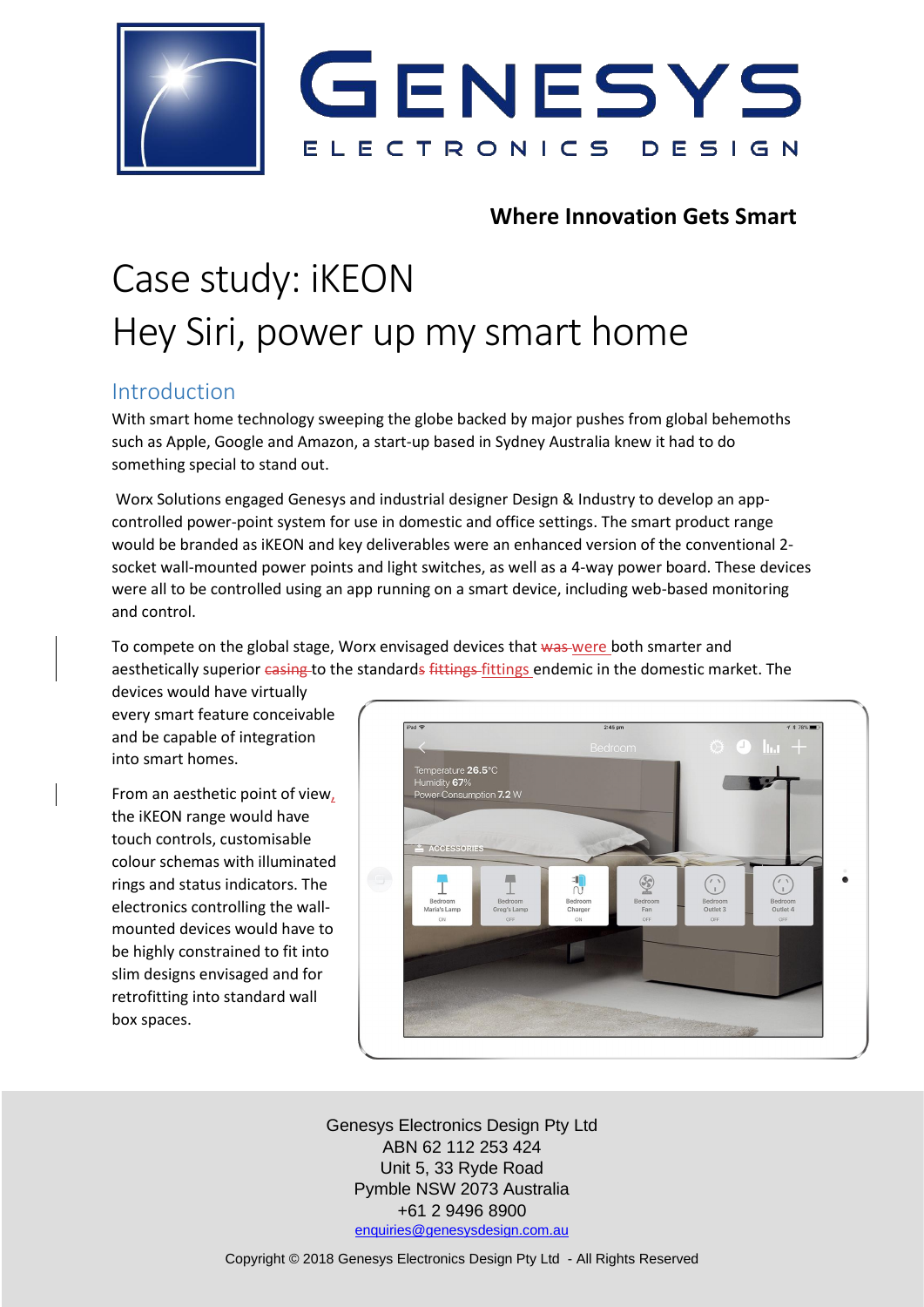

## Features

Genesys worked closely with Worx in refining what was possible and defining the full set of features for iKEON, which included:

- Voice control using key words to trigger an automated sequence of events, such as turning on particular lights, heaters and power points.
- Remote control of all power points and light switches.
- End-to-end encryption of communication
- Geo-location automation, allowing devices to turn on as you approach home according to your preprogrammed scenes
- Customisable colour schema for illuminated rings and status indicators
- Power plugs remain inactive until approved plugs are inserted, with password activated locks on power outlets
- Built-Built-in timers and event schedules for all points of connection
- In built proximity sensors to active devices and using the iKEON illuminating rings as a night light
- Inbuilt temperature and humidity sensors
- Monitoring of power used by every device and automatic power on/off function to minimise energy consumption and avoid overcharge of electronics
- Devices double up as temperature and humidity sensors to automate control of your HVAC system
- In-built surge protection

A decision was made early in the project to align the devices to Apple's smart home system called HomeKit. This means the customer can integrate the smart devices into their smart home network. With a simple voice command, they can execute any pre-programmed scene, from turning on the kettle or turning off a ceiling fan. For example, in the evening they can simply say "Hey Siri, Good Night" to turn off all the lights in the house.

### Solution

The HomeKit alignment required establishing an Apple Mfi development environment and taking all necessary steps to ensure the product could join the Apple ecosystem.

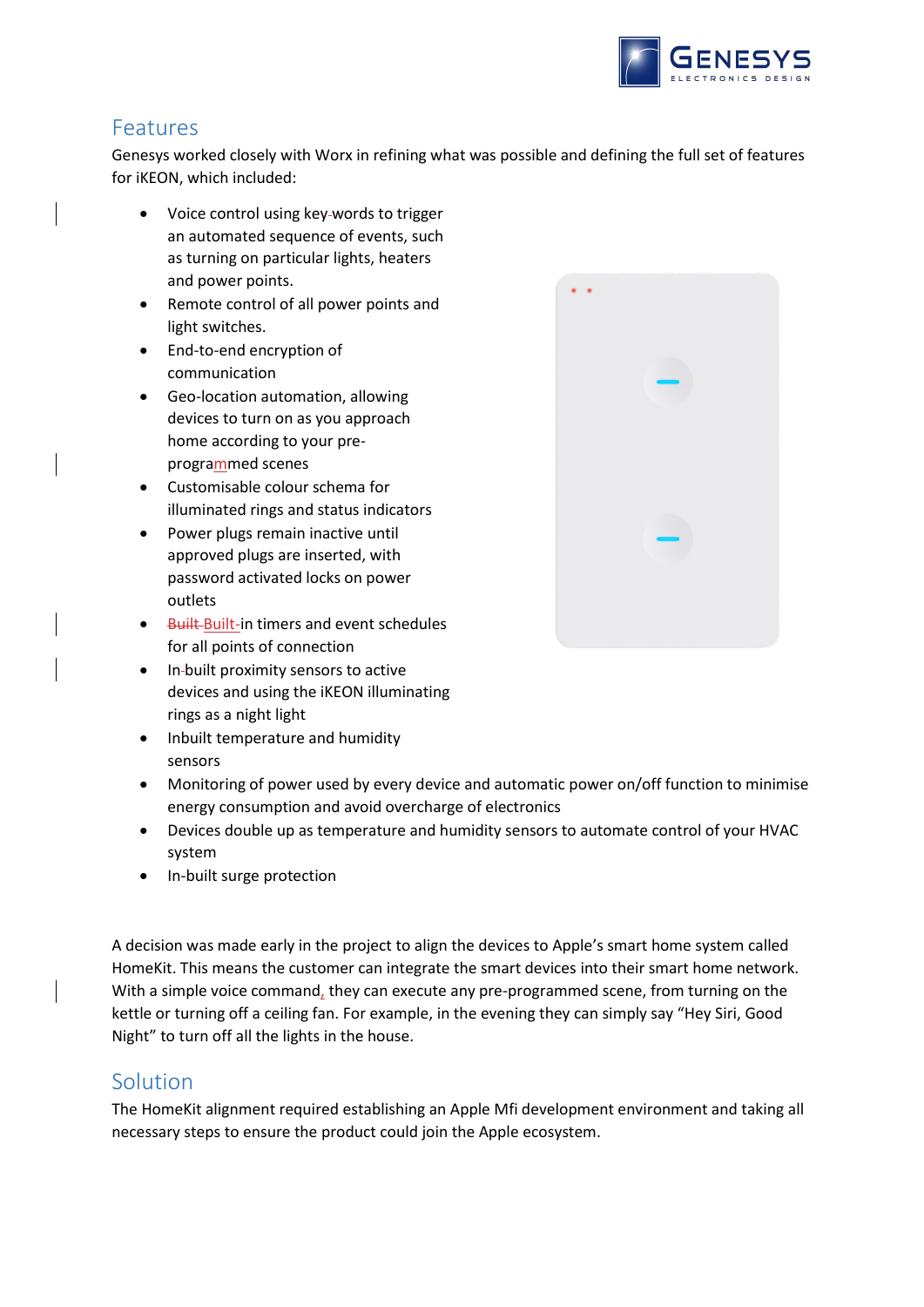

This immediately dictated a number of several technology choices including the use of Apple's authentication coprocessor for encryption, the choice of Marvell's WMSDK operating system for the microcontroller operating system and Marvell's software development kit to manage the HomeKit requirements. Support for Apple HomeKit Support entailed secure flash, over the air updates, creating a Wi-fi connection, including support for Apple Wi-Fi Accessory Configuration mode.

The solution developed by Genesys was primarily a power control system driven by a microcontroller with integrated flash program memory and RAM. The platform included a power monitor for power-on reset and brownout detection, four reduced-power sleep modes and, timers for preprogrammed event management and XYZ for ABC.

A battery-backed real-real-time clock to facilitate data logging, events and alarms to be time stamped. Logged files are retrievable via a smart phone application.

All devices are configurable via Apple's WAC mode using a hosted website with the device acting as a Wi-Fi hotspot in setup mode.

Peripheral devices included an on-board temperature sensor Tri-colour LEDS supported the user interface. For touch control, capacitive touch buttons were including, with trailing edge lamp dimmers. The plugboard would include a resettable circuit breaker and Qualcomm Quick Charge 3.0 compliant USB ports. The light switch also operates as a dimmer, on up to four circuits and includes filtering for off-peak signals.

The devices were all designed for operation in markets around the world including Australia, North America, Europe and South East Asia. This meant adhering to a range of product and electrical safety standards from those regions, including those related to electromagnetic capability, restriction of hazardous substances and environmental controls on electronic waste.